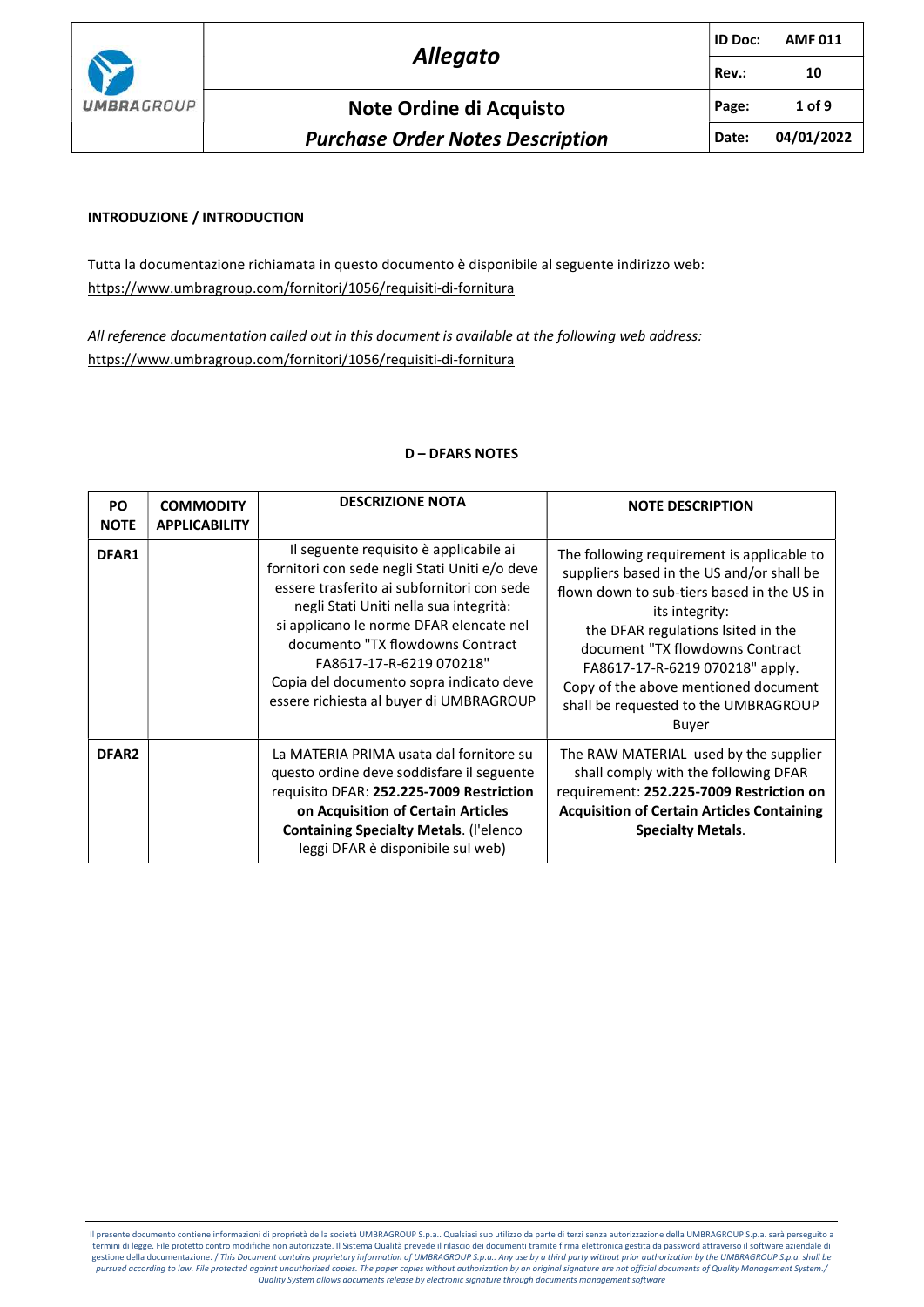

## Note Ordine di Acquisto Purchase Order Notes Description

#### Q-QUALITY NOTES

| PO<br><b>NOTE</b> | <b>COMMODITY</b><br><b>APPLICABILITY</b> | <b>DESCRIZIONE NOTA</b>                                                                                                                                                                                                                                                                                                                                                                                                                                                                                                                                                                                                                                                                                                                                                                                                                | <b>NOTE DESCRIPTION</b>                                                                                                                                                                                                                                                                                                                                                                                                                                                                                                                                                                                                                                                                                                                                  |
|-------------------|------------------------------------------|----------------------------------------------------------------------------------------------------------------------------------------------------------------------------------------------------------------------------------------------------------------------------------------------------------------------------------------------------------------------------------------------------------------------------------------------------------------------------------------------------------------------------------------------------------------------------------------------------------------------------------------------------------------------------------------------------------------------------------------------------------------------------------------------------------------------------------------|----------------------------------------------------------------------------------------------------------------------------------------------------------------------------------------------------------------------------------------------------------------------------------------------------------------------------------------------------------------------------------------------------------------------------------------------------------------------------------------------------------------------------------------------------------------------------------------------------------------------------------------------------------------------------------------------------------------------------------------------------------|
| Q01               | <b>ALL</b>                               | <b>REQUISITI QUALITA' FORNITORI</b><br>Sono applicabili tutti i requisiti richiamati<br>dal documento UMBRAGROUP, MQF-2<br>(Manuale Qualità Fornitori)                                                                                                                                                                                                                                                                                                                                                                                                                                                                                                                                                                                                                                                                                 | <b>SUPPLIER QUALITY REQUIREMENTS</b><br>Apply all requirements called out by<br><b>UMBRAGROUP document MQF-2</b><br>(Supplier Quality Manual)                                                                                                                                                                                                                                                                                                                                                                                                                                                                                                                                                                                                            |
| Q02               |                                          | DOCUMENTI D SPEDIRE A CORREDO CON<br><b>LA FORNITURA:</b><br>- Certificato di Conformità (CoC)<br>- Certificato di Conformità dei processi<br>speciali*<br>- Certificato (3.1 per EN10204) delle<br>materie prime usate**<br>- F.A.I. (First Article Inspection) Report<br>secondo EN9102 e secondo MQF-2, se<br>trattasi di:<br>prima fornitura del disegno<br>a)<br>prima fornitura di una<br>b)<br>revisione del disegno<br>fornitura eseguita dopo due<br>C)<br>anni di interruzione dalla<br>precedente produzione<br>cambio di processo di<br>d)<br>manufacturing del fornitore di<br>un disegno su cui è già stato<br>eseguito il FAI in passato<br>*solo nel caso in cui siano eseguiti processi<br>speciali con questo ordine<br>** non appliabile nel caso l amateria prima<br>venga forita da Umbgragrop in conto<br>lavoro | <b>DOCUMENTS TO BE PROVIDED WITH</b><br>THIS SUPPLY:<br>- Certificate of Conformity (CoC)<br>- Certificate OF Conformity for all special<br>processes*<br>- Certificate (3.1 per EN10204) of the raw<br>materials used to manufacture the<br>parts**<br>- F.A.I. (First Article Inspection) Report in<br>accordance to EN9102 & MQF-2, in case<br>of:<br>a) first production of the part<br>first production of a revision<br>b)<br>of the part<br>lapse in production of more<br>c)<br>than 2 years<br>change in the manufacturing<br>d)<br>process of the supplier for<br>*only<br>when<br>special<br>processes<br>are<br>performed with this order<br>** not applicable when the raw material is<br>supplied by Umbragroup for outsourced<br>services |
| Q02B              | A000<br>(Raw Materials)                  | DOCUMENTI D SPEDIRE A CORREDO CON<br><b>LA FORNITURA:</b><br>- Certificato di Conformità (CoC)<br>- Certificato 3.1 per EN10204 rilasciato<br>dall'acciaieria                                                                                                                                                                                                                                                                                                                                                                                                                                                                                                                                                                                                                                                                          | DOCUMENTS TO BE PROVIDED WITH<br>THIS SUPPLY:<br>- Certificate of Conformity (CoC)<br>- Certificate 3.1 according to EN10204<br>released by the mill                                                                                                                                                                                                                                                                                                                                                                                                                                                                                                                                                                                                     |
| Q02C              | <b>Bearings TASI</b>                     | DOCUMENTI D SPEDIRE A CORREDO CON<br><b>LA FORNITURA:</b><br>- Certificato di Conformità (CoC)<br>- Test Report completo dei cuscinetti                                                                                                                                                                                                                                                                                                                                                                                                                                                                                                                                                                                                                                                                                                | <b>DOCUMENTS TO BE PROVIDED WITH</b><br>THIS SUPPLY:<br>- Certificate of Conformity (CoC)<br>- Full Test Report of the bearings                                                                                                                                                                                                                                                                                                                                                                                                                                                                                                                                                                                                                          |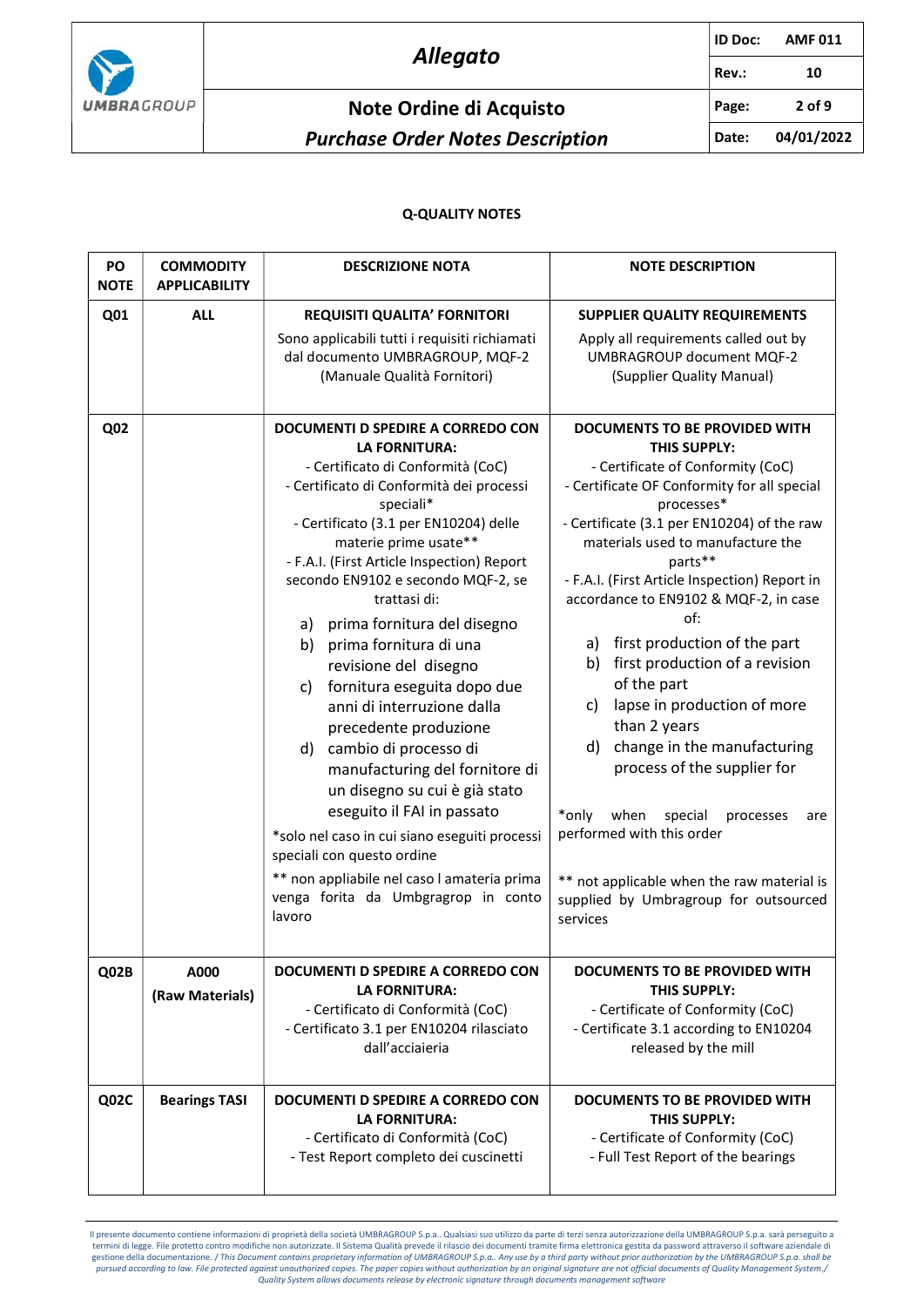

| <b>ID Doc:</b> | <b>AMF 011</b> |
|----------------|----------------|
| Rev.:          | 10             |
| Page:          | 3 of 9         |
| Date:          | 04/01/2022     |

### Note Ordine di Acquisto

### Purchase Order Notes Description

| Q02D            | A1001<br>(MOTORI<br><b>ELETTRICI)</b>                                  | DOCUMENTI D SPEDIRE A CORREDO CON<br><b>LA FORNITURA:</b><br>- Certificato di Conformità (CoC)<br>- Test Report                                                                                                                                                                                                                                                                                                                                                                                                                                                                                                                                    | <b>DOCUMENTS TO BE PROVIDED WITH</b><br><b>THIS SUPPLY:</b><br>- Certificate of Conformity (CoC)<br>- Test Report                                                                                                                                                                                                                                                                                                                                                                                                                                                                                                        |
|-----------------|------------------------------------------------------------------------|----------------------------------------------------------------------------------------------------------------------------------------------------------------------------------------------------------------------------------------------------------------------------------------------------------------------------------------------------------------------------------------------------------------------------------------------------------------------------------------------------------------------------------------------------------------------------------------------------------------------------------------------------|--------------------------------------------------------------------------------------------------------------------------------------------------------------------------------------------------------------------------------------------------------------------------------------------------------------------------------------------------------------------------------------------------------------------------------------------------------------------------------------------------------------------------------------------------------------------------------------------------------------------------|
| Q02E            | A801<br>(standards<br>aero)                                            | DOCUMENTI D SPEDIRE A CORREDO CON<br><b>LA FORNITURA:</b><br>- Certificato di Conformità (CoC)<br>- Certificato 3.1 per EN10204 rilasciato dal<br>costruttore*<br>* Certificato 2.1 per EN10204<br>è<br>accettabile se la norma dello standard<br>acquistato non richiede test specifici di<br>conformità                                                                                                                                                                                                                                                                                                                                          | <b>DOCUMENTS TO BE PROVIDED WITH</b><br><b>THIS SUPPLY:</b><br>- Certificate of Conformity (CoC)<br>- Certificate 3.1 according to EN10204<br>released by the manufacturer*<br>* Certificate 2.1 according to EN10204 is<br>acceptable if the specification of the<br>standard purchased do not require tests on<br>the product                                                                                                                                                                                                                                                                                          |
| Q02F            | <b>PARTI</b><br><b>PLASTICHE</b><br><b>COLLINS</b><br><b>AEROSPACE</b> | DOCUMENTI D SPEDIRE A CORREDO CON<br><b>LA FORNITURA:</b><br>- Certificato di Conformità (CoC)<br>- Certificato (2.1 per EN10204) delle<br>materie prime usate<br>- F.A.I. (First Article Inspection) Report<br>secondo EN9102 e secondo MQF-2, se<br>trattasi di:<br>prima fornitura del disegno<br>e)<br>prima fornitura di una<br>f<br>revisione del disegno<br>fornitura eseguita dopo due<br>g)<br>anni di interruzione dalla<br>precedente produzione<br>cambio di processo di<br>h)<br>manufacturing del fornitore di<br>un disegno su cui è già stato<br>eseguito il FAI in passato                                                        | DOCUMENTS TO BE PROVIDED WITH<br><b>THIS SUPPLY:</b><br>- Certificate of Conformity (CoC)<br>- Certificate (2.1 per EN10204) of the raw<br>materials used to manufacture the parts<br>- F.A.I. (First Article Inspection) Report in<br>accordance to EN9102 & MQF-2, in case<br>of:<br>first production of the part<br>e)<br>first production of a revision<br>f<br>of the part<br>lapse in production of more<br>g)<br>than 2 years<br>change in the manufacturing<br>h)<br>process of the supplier for                                                                                                                 |
| Q <sub>03</sub> |                                                                        | <b>NADCAP RICHIESTO</b><br>Applicabile solo nel caso in cui vengono<br>eseguiti processi speciali con questo<br>ordine come definiti nel MQF-2.<br>Tutti processi speciali richiamati sul<br>disegno devono essere eseguiti presso<br>fonti approvate NADCAP.<br>In aggiunta, i processi speciali eseguiti in<br>accordi a Specifiche Interne Umbragroup<br>e/o specifiche di Clienti Umbragroup, se<br>richiamati a disegno, devono essere<br>eseguiti presso fornitori qualificati<br>Umbragroup/Cliente.<br>OGNI DEVIAZIONE DEVE ESSERE<br>PREVENTIVAMENTE APPROVATA IN<br>FORMA SCRITTA DA UMBRAGROUP E<br>DEVE PREVEDERE LA QUALIFCA DA PARTE | <b>NADCAP REQUIRED</b><br>Applicable only if special processes (as<br>defined in the MQF-2) are performed with<br>this order.<br>All special processes called out by the<br>drawing, shall be performed by a certified<br>NADCAP processor<br>In addition, any special process required<br>to be performed in accordance to an<br>Internal Specification of Umbragroup or<br>an internal specification of a customer of<br>Umbragroup shall be carried out at<br>supplier approved by Umbragroup or its<br>customer.<br>ANY DEVIATION SHALL BE FORMALLY<br>APPORVED BY UMBRAGROUP IN<br>ADVANCE AND CAN BE APPROVED ONLY |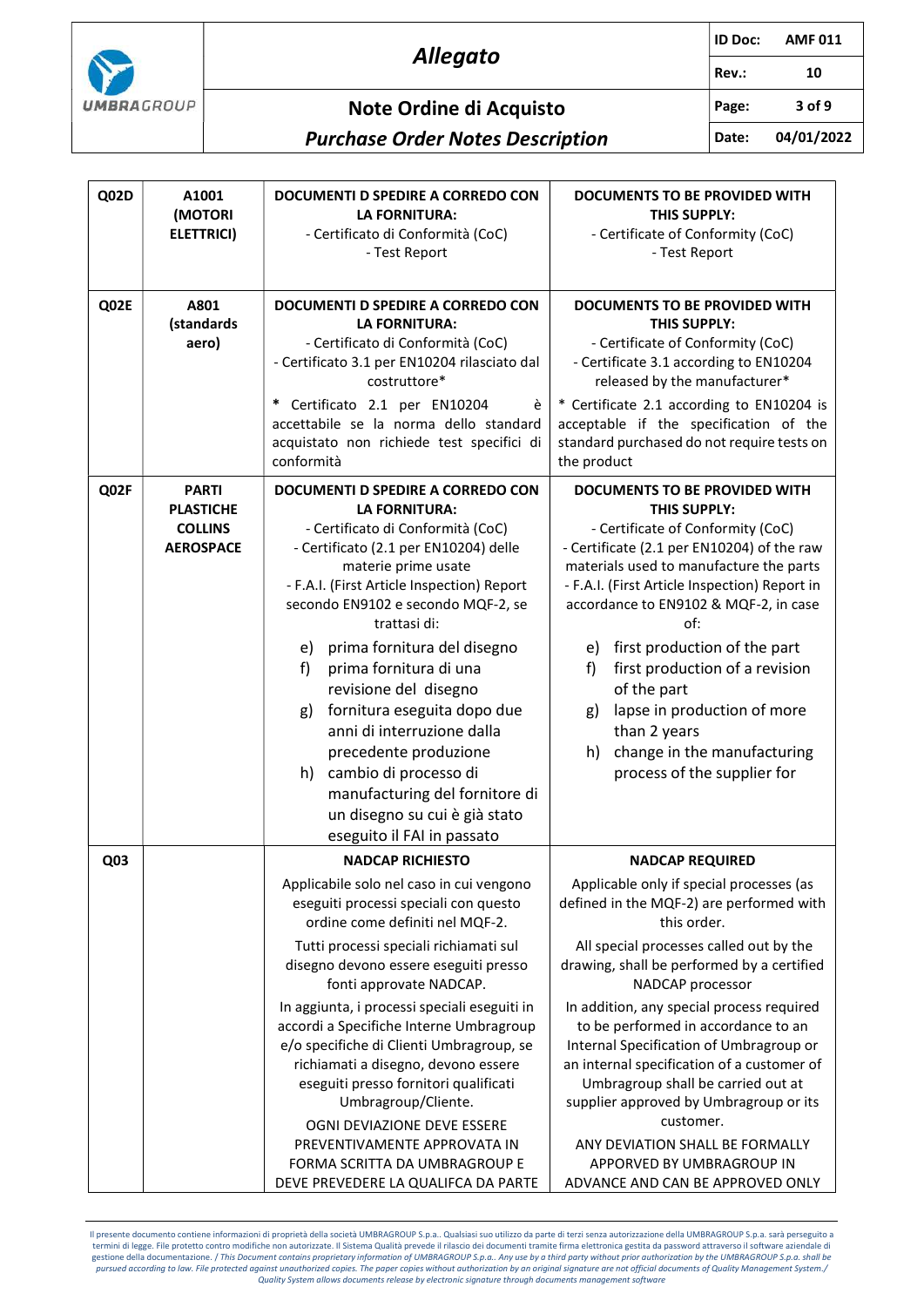

| <b>ID Doc:</b> | <b>AMF 011</b> |
|----------------|----------------|
| Rev.:          | 10             |
| Page:          | 4 of 9         |
| Date:          | 04/01/2022     |

## Note Ordine di Acquisto

### Purchase Order Notes Description

|     |       | DI UMBRAGROUP DEL<br>PROCESSO/FORNITORE                                                                                                                                                                                                                                                                                                                                                                                                                                                                                                                                                                                              | AFTER THE QUALIFICATION OF THE<br>PROCESS/SUPPLIER BY UMBRAGROUP                                                                                                                                                                                                                                                                                                                                                                                                                                                                                                |
|-----|-------|--------------------------------------------------------------------------------------------------------------------------------------------------------------------------------------------------------------------------------------------------------------------------------------------------------------------------------------------------------------------------------------------------------------------------------------------------------------------------------------------------------------------------------------------------------------------------------------------------------------------------------------|-----------------------------------------------------------------------------------------------------------------------------------------------------------------------------------------------------------------------------------------------------------------------------------------------------------------------------------------------------------------------------------------------------------------------------------------------------------------------------------------------------------------------------------------------------------------|
| Q04 |       | F.A.I.                                                                                                                                                                                                                                                                                                                                                                                                                                                                                                                                                                                                                               | <b>F.A.I.</b>                                                                                                                                                                                                                                                                                                                                                                                                                                                                                                                                                   |
|     |       | Eseguire First Article Inspection in accordo<br>alla norma AS/EN9102 e nei casi in cui è<br>previsto dalla norma stessa.                                                                                                                                                                                                                                                                                                                                                                                                                                                                                                             | Perform First Article Inspection in<br>accordance to AS/EN9102 and when<br>required by the same norm                                                                                                                                                                                                                                                                                                                                                                                                                                                            |
| Q05 |       | <b>SOURCE INSPECTION</b>                                                                                                                                                                                                                                                                                                                                                                                                                                                                                                                                                                                                             | <b>SOURCE INSPECTION</b>                                                                                                                                                                                                                                                                                                                                                                                                                                                                                                                                        |
|     |       | E' richiesta Source Inspection di un<br>rappresentante Qualità Fornitori<br>Umbragroup prima della spedizione.<br>Informare la Qualità Fornitori<br>Umbragroup con almeno 15 gg di anticipo<br>per organizzare la source Inspection. La<br>Source Inspection va richiesta fino a<br>quando il fornitore non verrà delegato per<br>questo codice.<br>Per dettagli sulla source Inspection vedi I                                                                                                                                                                                                                                      | It is requested source Inspection of a<br><b>Supplier Quality Representative</b><br>Umbragrop before delivery. The<br>Umbragroup's Supplier Quality shall be<br>advised at least 15 days before delivery to<br>organize the Source Inspection.<br>The source Inspection shall be requested<br>until the supplier will receive a formal<br>delegation for this product code.                                                                                                                                                                                     |
|     |       | documenti MQF-2                                                                                                                                                                                                                                                                                                                                                                                                                                                                                                                                                                                                                      | For additional detail about the Source<br>Inspection requirements see documents<br>MQF-2                                                                                                                                                                                                                                                                                                                                                                                                                                                                        |
| Q06 | A902  | DOCUMENTI DA SPEDIRE A CORREDO<br><b>CON LA FORNITURA:</b><br>- Certificato di Conformità (CoC)<br>- Certificato di Conformità dei processi<br>speciali*<br>- F.A.I. (First Article Inspection) Report<br>secondo EN9102 e secondo MQF-2, se<br>trattasi di:<br>prima fornitura del disegno<br>i)<br>prima fornitura di una<br>j)<br>revisione del disegno<br>fornitura eseguita dopo due<br>k)<br>anni di interruzione dalla<br>precedente produzione<br>I) cambio di processo di<br>manufacturing del fornitore di<br>un disegno su cui è già stato<br>eseguito il FAI in passato<br>*solo nel caso in cui siano eseguiti processi | <b>DOCUMENTS TO BE PROVIDED WITH</b><br>THIS SUPPLY:<br>- Certificate of Conformity (CoC)<br>- Certificate OF Conformity for all special<br>processes*<br>- F.A.I. (First Article Inspection) Report in<br>accordance to EN9102 & MQF-2, in case<br>of:<br>first production of the part<br>i)<br>first production of a revision<br>j)<br>of the part<br>lapse in production of more<br>k)<br>than 2 years<br>change in the manufacturing<br>$\vert$<br>process of the supplier for<br>*only<br>when<br>special<br>processes<br>are<br>performed with this order |
|     |       | speciali con questo ordine                                                                                                                                                                                                                                                                                                                                                                                                                                                                                                                                                                                                           |                                                                                                                                                                                                                                                                                                                                                                                                                                                                                                                                                                 |
| Q07 | A1000 | <b>CERTIFICAZIONI PER SALDATURE IPC</b>                                                                                                                                                                                                                                                                                                                                                                                                                                                                                                                                                                                              | <b>IPC CERTIFICATION FOR SOLDERING</b>                                                                                                                                                                                                                                                                                                                                                                                                                                                                                                                          |
|     | A2000 | Per le saldature di componenti<br>elettrici/elettronici è richiesta la<br>certificazione del personale in accordo<br>ai seguenti standard: IPC-A-610<br>"Acceptability of Electronic<br>Assemblies" e IPC/EIA J-STD-001                                                                                                                                                                                                                                                                                                                                                                                                              | Soldering (and its inspection) of<br>electronic and/or electric components<br>shall be carried out by personnel<br>certified in accordance to the<br>following standard: IPC-A-610                                                                                                                                                                                                                                                                                                                                                                              |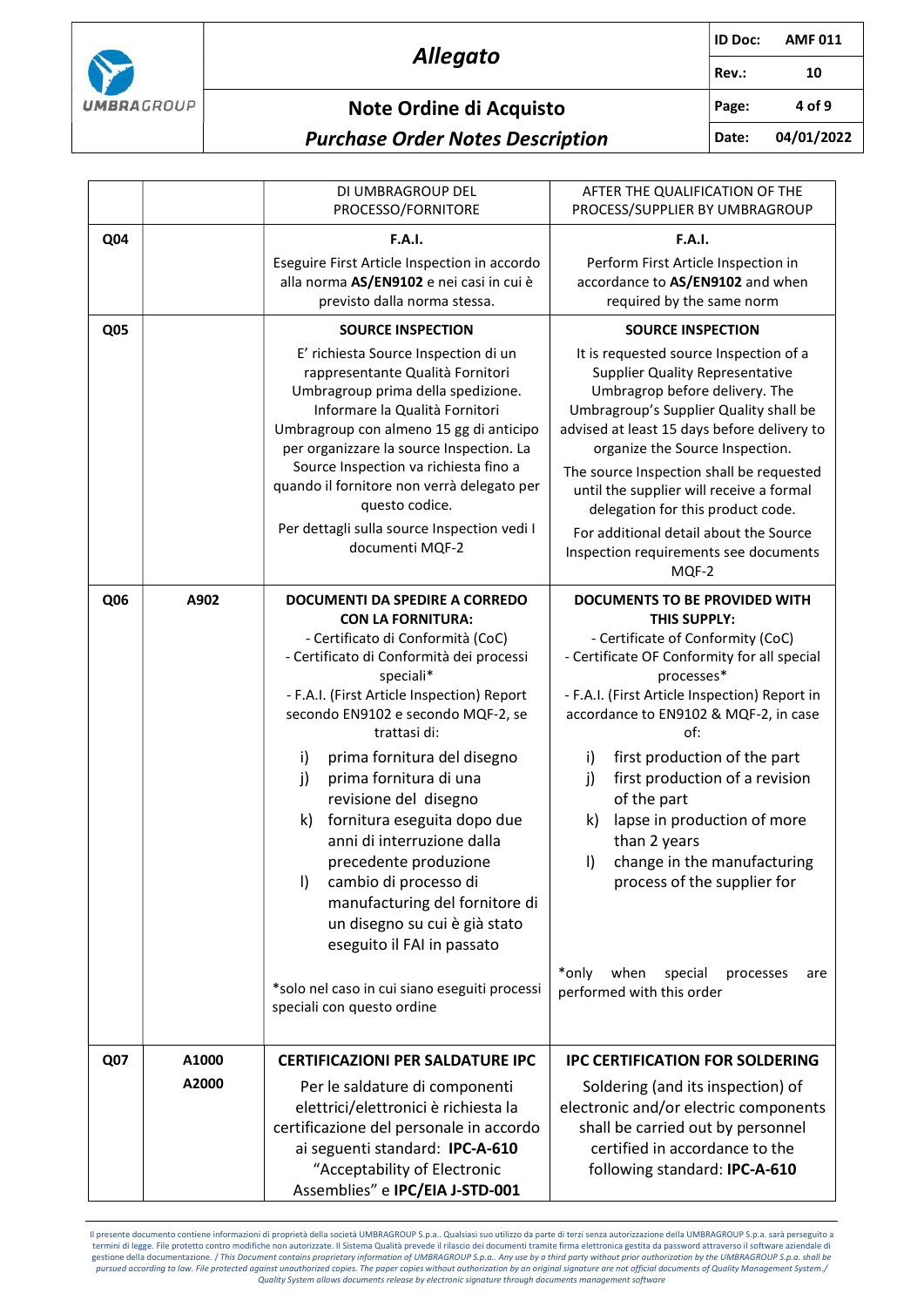

| <b>ID Doc:</b> | <b>AMF 011</b> |
|----------------|----------------|
| Rev.:          | 10             |
| Page:          | 5 of 9         |
| Date:          | 04/01/2022     |

### Note Ordine di Acquisto

### Purchase Order Notes Description

|      |                                             | "Requirement for Soldered Electronic<br>Assemblies" for Class 3: High<br>Performance aeronautical electronic<br>products.                                                                     | "Acceptability of Electronic<br>Assemblies" e IPC/EIA J-STD-001<br>"Requirement for Soldered Electronic<br>Assemblies" for Class 3: High<br>Performance aeronautical electronic<br>products.           |
|------|---------------------------------------------|-----------------------------------------------------------------------------------------------------------------------------------------------------------------------------------------------|--------------------------------------------------------------------------------------------------------------------------------------------------------------------------------------------------------|
| Q08  |                                             | DOCUMENTI DA SPEDIRE A CORREDO<br><b>CON LA FORNITURA:</b><br>- Certificato di Conformità (CoC)<br>- Certificato di Conformità dei processi<br>speciali eseguiti                              | <b>DOCUMENTS TO BE PROVIDED WITH</b><br>THIS SUPPLY:<br>- Certificate of Conformity (CoC)<br>- Certificate of Conformity for all special<br>processes performed                                        |
| Q09  |                                             | I processi speciali relativo a questo ordine<br>devono essere eseguiti da fornitori<br>approvati da UMBRAGROUP e dal Cliente<br><b>UMBARGROUP proprietario della</b><br>specifica di processo | The special processes applicable to this<br>order shall be performed by suppliers<br>approved by UMBRAGROUP and by the<br><b>UMBRAGROUP's customer owner of the</b><br>special process spec applicable |
| Q09B |                                             | D1-4426 (BOEING) APPROVAL                                                                                                                                                                     | D1-4426 (BOEING) APPROVAL                                                                                                                                                                              |
|      |                                             | L'original manufacturer di questo<br>standard deve essere qualificato da<br>Boeing ed elencato nel D1-4426                                                                                    | The original manufacturer of this<br>standard must be qualified and<br>approved by Boeing and listed in the<br>D1-4426                                                                                 |
| Q10  | A301                                        | DOCUMENTI D SPEDIRE A CORREDO CON<br><b>LA FORNITURA:</b>                                                                                                                                     | <b>DOCUMENTS TO BE PROVIDED WITH</b><br>THIS SUPPLY:                                                                                                                                                   |
|      | (Sfere Acciaio)                             | - vedi paragrafo "certification" richiamato<br>nella specifica SM017                                                                                                                          | - see the paragraph "certification" called<br>out in the specification SM017                                                                                                                           |
| Q11  | A303<br>(Lappatura<br><b>Sfere Acciaio)</b> | DOCUMENTI D SPEDIRE A CORREDO CON<br><b>LA FORNITURA:</b>                                                                                                                                     | <b>DOCUMENTS TO BE PROVIDED WITH</b><br>THIS SUPPLY:                                                                                                                                                   |
|      |                                             | Certificato di conformità (CoC) indicante<br>almeno:                                                                                                                                          | - Certificate of Conformity (CoC) stating at<br>least:                                                                                                                                                 |
|      |                                             | -Numero di Lotto/Batch                                                                                                                                                                        | -Batch number                                                                                                                                                                                          |
|      |                                             | -Data                                                                                                                                                                                         | -Date                                                                                                                                                                                                  |
|      |                                             | -Diametro Nominale<br>-Selezione                                                                                                                                                              | -Nominal Diameter<br>-Ball gauge                                                                                                                                                                       |
|      |                                             | -V <sub>DWL</sub> variazione del diametro nel lotto                                                                                                                                           | -V <sub>DWL</sub> Lot diameter variations                                                                                                                                                              |
|      |                                             | $-\Delta_{\text{RSW}}$ Deviazione dalla forma sferica<br>-Ra Rugosità Superficiale                                                                                                            | $-\Delta_{\text{RSW}}$ Deviation from spherical form                                                                                                                                                   |
|      |                                             | - Eddy Current Inspection Conformity                                                                                                                                                          | -Ra Surface roughness<br>-Eddy Current Inspection Conformity                                                                                                                                           |
|      |                                             | [se applicabile]<br>- Conformità Controllo alterazioni                                                                                                                                        | [if applicable]                                                                                                                                                                                        |
|      |                                             | superficiale (temper lines e                                                                                                                                                                  | -Surface Alterations Inspection<br>Conformity (temper lines and re-                                                                                                                                    |
|      |                                             | bruciature) [se applicabile]                                                                                                                                                                  | hardening zone) [if applicable]                                                                                                                                                                        |
|      |                                             |                                                                                                                                                                                               |                                                                                                                                                                                                        |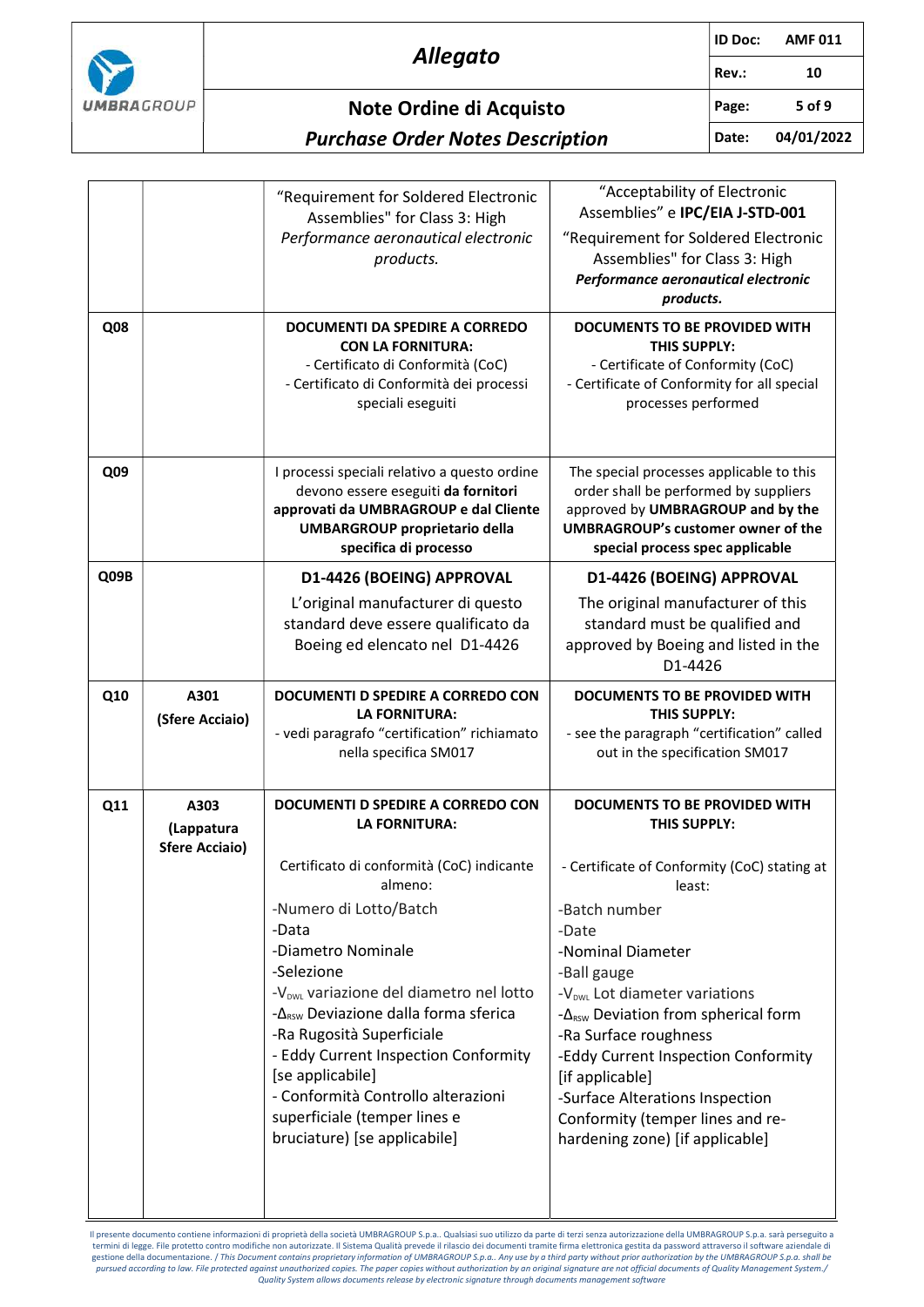|                   | <b>Allegato</b>                                                    | <b>ID Doc:</b> | <b>AMF 011</b> |
|-------------------|--------------------------------------------------------------------|----------------|----------------|
|                   |                                                                    | Rev.:          | 10             |
| <b>UMBRAGROUP</b> | Note Ordine di Acquisto<br><b>Purchase Order Notes Description</b> | Page:          | 6 of 9         |
|                   |                                                                    | Date:          | 04/01/2022     |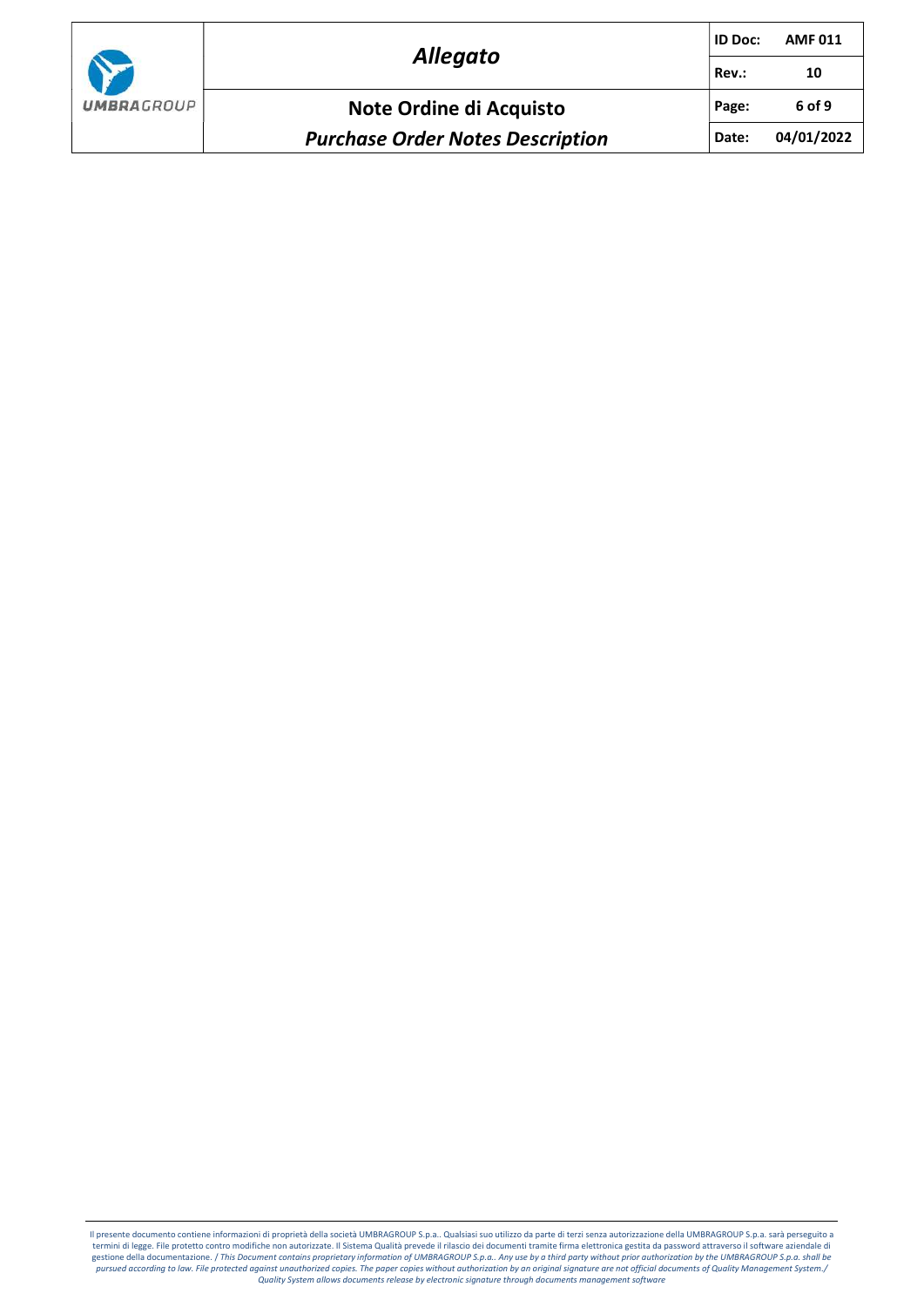

# Purchase Order Notes Description

#### P- PACKAGING NOTES

| PO.<br><b>NOTE</b> | <b>COMMODITY</b><br><b>APPLICABILITY</b> | <b>DESCRIZIONE NOTA</b>                                                                                                | <b>NOTE DESCRIPTION</b>                                                                                             |
|--------------------|------------------------------------------|------------------------------------------------------------------------------------------------------------------------|---------------------------------------------------------------------------------------------------------------------|
| <b>P01</b>         | A700                                     | Requisiti di Packaging per AMF 009:<br>"Requisiti imballaggio Guarnizioni,<br>Raschiatori e Rompighiaccio Plastici"    | Packaging requirements per AMF 009:<br>"Packaging requirements for Plastic Seals,<br>Wipers, and Icebreakers"       |
| <b>P02</b>         | A000                                     | Requisiti di Packaging per AMF 007:<br>"Requisiti imballaggio materia prima"                                           | Packaging requirements per AMF 007:<br>"Packaging requirements for Raw<br>Materials"                                |
| <b>P03</b>         | A2001                                    | Requisiti di Packaging per AMF 010: "<br>Requisiti di imballaggio per Schede<br>Elettroniche e Hardware ESD sensitive" | Packaging Requirements per AMF 010:<br>"Packaging requirements for ESD sensitive<br>Electronic Boards and Hardware" |

#### S- SPECIAL NOTES

| PO<br><b>NOT</b><br>Е | <b>COMMODITY</b><br><b>APPLICABILITY</b>                               | <b>DESCRIZIONE NOTA</b>                                                                                                                                                                                                                                                                                                                                                                                                                                                                                                          | <b>NOTE DESCRIPTION</b>                                                                                                                                                                                                                                                                                                                                                                                                                                                                                           |
|-----------------------|------------------------------------------------------------------------|----------------------------------------------------------------------------------------------------------------------------------------------------------------------------------------------------------------------------------------------------------------------------------------------------------------------------------------------------------------------------------------------------------------------------------------------------------------------------------------------------------------------------------|-------------------------------------------------------------------------------------------------------------------------------------------------------------------------------------------------------------------------------------------------------------------------------------------------------------------------------------------------------------------------------------------------------------------------------------------------------------------------------------------------------------------|
| <b>SO1</b>            | <b>COTS</b><br><b>INDUSTRIALI per</b>                                  | <b>CERTIFICATO DI CONFORMITA' PARTI A</b><br><b>CATALOGO</b>                                                                                                                                                                                                                                                                                                                                                                                                                                                                     | <b>COMMERCIAL OF THE SHELF (COTS)</b><br><b>CERTIFICATE OF CONFORMANCE</b>                                                                                                                                                                                                                                                                                                                                                                                                                                        |
|                       | applicazioni<br><b>AERO</b>                                            | Fornire certificato di conformità del<br>prodotto rispetto ai requisiti a catalogo<br>del costruttore. Il certificato deve essere<br>applicabile lotto consegnato e deve essere<br>emesso dal costruttore.                                                                                                                                                                                                                                                                                                                       | Supply parts with a conformity statement<br>released by the manufacturer: parts shall<br>conform to the requirement listed in the<br>manufacturer catalogue.                                                                                                                                                                                                                                                                                                                                                      |
| <b>SO2</b>            | Programma<br><b>TASI: Parti</b><br>verniciate                          | La verniciatura delle parti deve essere<br>eseguita da TECNOSPACE S.R.L.<br>(fornitore approvato dal cliente finale di<br>Umbragroup)                                                                                                                                                                                                                                                                                                                                                                                            | Painting process on these part shall be<br>performed by TECNOSPACE S.R.L.<br>(supplier approved by Umbragorup's<br>Customer)                                                                                                                                                                                                                                                                                                                                                                                      |
| <b>SO3</b>            | <b>PARTI</b><br><b>SERIALIZZATE</b><br><b>ACQUISTO</b><br><b>PIENO</b> | <b>ISTRUZIONI SULLA SERIALIZZAZIONE</b><br>La serializzazione del componente se<br>richiesta dal disegno deve essere<br>realizzata con un codice alfa-numerico in<br>cui le prime lettera indicano il fornitore.<br>Contattare Umbragroup per ricevere<br>indicazioni sulle lettere identificativa della<br>propria azienda o riferirsi alla Tabella 1 in<br>fondo al documento<br>Fanno eccezione i casi in cui il numero di<br>serie viene fornito da Umbragroup<br>sull'ordine di produzione per i servizi di<br>conto lavoro | <b>SERIALIZATION INSTRUCTIONS</b><br>If required by the drawing the serialization<br>of the component shall be done in such a<br>way that the first letters of the serial<br>number indicate the supplier. Contact<br>Umbagroup to receive indication about<br>which letters shall be used to identify your<br>company or refers to Table 1 at the end of<br>this document<br>This is not applicable when the serial<br>number is provided by Umbragroup within<br>the work order for the outsourced<br>services. |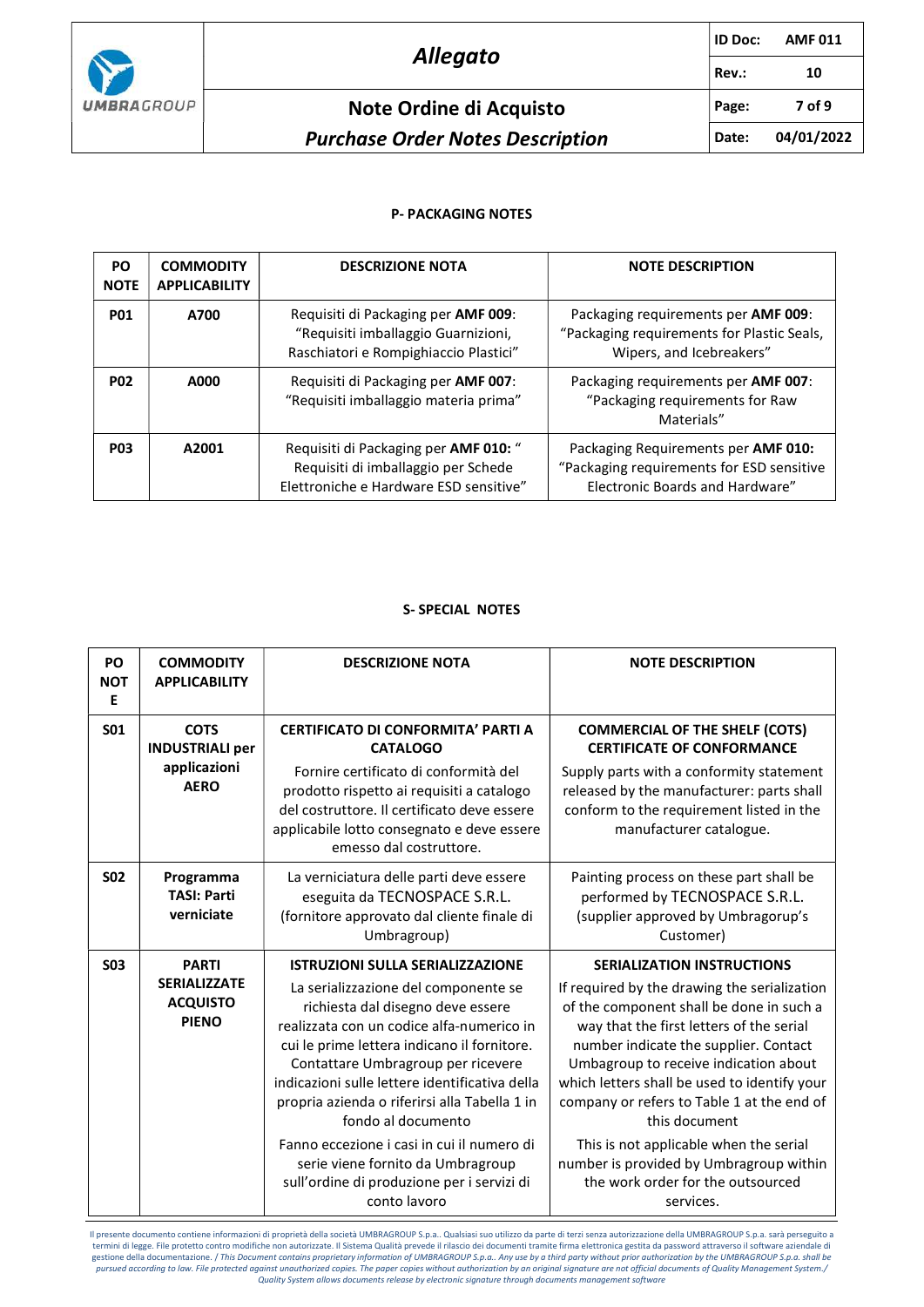

| <b>ID Doc:</b> | <b>AMF 011</b> |
|----------------|----------------|
| Rev.:          | 10             |
| Page:          | 8 of 9         |
| Date:          | 04/01/2022     |

### Note Ordine di Acquisto

### Purchase Order Notes Description

| <b>S03B</b> | <b>MOLLE</b><br><b>SERIALIZZATE</b> | <b>NOTE SULLA SERIALIZZAZIONE MOLLE</b><br>La serializzazione del componente se<br>richiesta dal disegno deve essere<br>realizzata con un codice alfa-numerico in<br>cui la prima lettera indica il fornitore.<br>Contattare Umbragroup per ricevere<br>indicazioni sulla lettera identificativa<br>In alternativa nel caso in cui il disegno<br>ammette la serializzazione su targhetta, è<br>ammessa la serializzazione nella forma<br>N°batch/SN, dove N°batch indica il batch<br>di produzione e SN e un numero seriale<br>progressivo | <b>SRPING SERIALIZATION REQUIREMENTS</b><br>If serialization is required by the drawing<br>it shall be done in such a way that the first<br>letter of the serial number indicate the<br>supplier. Contact Umbagroup to receive<br>indication about which letter shall be used<br>to identify your company.<br>Alternatively in case the drawing allow a<br>serialization "on tag", it is allowed to<br>serialize the art in the following way:<br>N°batch/SN, where N°batch is the batch<br>or lot production number and SN is a<br>progressive serial number |
|-------------|-------------------------------------|--------------------------------------------------------------------------------------------------------------------------------------------------------------------------------------------------------------------------------------------------------------------------------------------------------------------------------------------------------------------------------------------------------------------------------------------------------------------------------------------------------------------------------------------|---------------------------------------------------------------------------------------------------------------------------------------------------------------------------------------------------------------------------------------------------------------------------------------------------------------------------------------------------------------------------------------------------------------------------------------------------------------------------------------------------------------------------------------------------------------|
| <b>SO4</b>  | <b>PROGRAMMA</b>                    | <b>REQUISITO FIR</b>                                                                                                                                                                                                                                                                                                                                                                                                                                                                                                                       | <b>FIR REQUIREMENTS</b>                                                                                                                                                                                                                                                                                                                                                                                                                                                                                                                                       |
|             | <b>TASI: FIR</b>                    | Eseguire FIR (Final Inspection Report),<br>dove richiesto a disegno, utilizzando i<br>Forms 1, 2 e 3 della AS/EN9102 su ogni<br>pezzo                                                                                                                                                                                                                                                                                                                                                                                                      | Complete the FIR (Final Inspection<br>Report), where requested by the drawing,<br>by using the Forms 1, 2 and 3 of<br>AS/EN9102                                                                                                                                                                                                                                                                                                                                                                                                                               |
| <b>SO5</b>  |                                     | <b>REQUISITO FIR (PARTI NON</b>                                                                                                                                                                                                                                                                                                                                                                                                                                                                                                            | FIR REQUIREMENTS (ON PARTS NOT                                                                                                                                                                                                                                                                                                                                                                                                                                                                                                                                |
|             |                                     | <b>SERIALIZZATE)</b>                                                                                                                                                                                                                                                                                                                                                                                                                                                                                                                       | <b>SERIALIZED)</b>                                                                                                                                                                                                                                                                                                                                                                                                                                                                                                                                            |
|             |                                     | Se richiesto il FIR (Final Inspection Report),<br>ma la parte non è serializzata da disegno,<br>il fornitore dovrà identificare<br>singolarmente i pezzi del lotto per<br>associarli al FIR corrispondente con una<br>traghetta secondo le indicazioni della nota<br><b>S03B</b>                                                                                                                                                                                                                                                           | If the FIR (Final Inspection Report) is<br>required by the drawing but the part is<br>not serialized according with the drawing,<br>the supplier shall identify each single part<br>with a tag following the instruction<br>reported on note S03B in order to<br>associate each FIR with the corresponding<br>part                                                                                                                                                                                                                                            |
| <b>SO6</b>  | <b>RAW MATERIAL</b>                 | <b>CONFLICT-FREE MINERALS</b>                                                                                                                                                                                                                                                                                                                                                                                                                                                                                                              | <b>CONFLICT-FREE MINERALS</b>                                                                                                                                                                                                                                                                                                                                                                                                                                                                                                                                 |
|             |                                     | La materia prima non deve usare minerali<br>provenienti da zone di conflitto. Vedi                                                                                                                                                                                                                                                                                                                                                                                                                                                         | Raw material shall be conflict mineral free<br>(see                                                                                                                                                                                                                                                                                                                                                                                                                                                                                                           |
|             |                                     | http://www.responsiblemineralsinitiative.<br><u>org</u><br>per maggiori informazioni                                                                                                                                                                                                                                                                                                                                                                                                                                                       | http://www.responsiblemineralsinitiative.<br>org)                                                                                                                                                                                                                                                                                                                                                                                                                                                                                                             |
| <b>S07</b>  | 801+802                             | <b>PREVENZIONE PARTI CONTRAFFATTE</b>                                                                                                                                                                                                                                                                                                                                                                                                                                                                                                      | <b>COUNTERFEIT PART PREVENTION</b>                                                                                                                                                                                                                                                                                                                                                                                                                                                                                                                            |
|             | (STANDARDS)                         | Il prodotto deve soddisfare i requisiti di                                                                                                                                                                                                                                                                                                                                                                                                                                                                                                 | The product must satisfy the procurement                                                                                                                                                                                                                                                                                                                                                                                                                                                                                                                      |
|             | $\ddot{}$                           | procurement per la prevenzione delle<br>parti contraffatte richiamate nel                                                                                                                                                                                                                                                                                                                                                                                                                                                                  | requirements called in section 11.5 of the<br>document MQF-2 for the prevention of                                                                                                                                                                                                                                                                                                                                                                                                                                                                            |

#### T- LEGACY NOTES

| <b>PC</b>   | <b>COMMODITY</b>     | <b>DESCRIZIONE NOTA</b> | <b>NOTE DESCRIPTION</b> |
|-------------|----------------------|-------------------------|-------------------------|
| <b>NOTE</b> | <b>APPLICABILITY</b> |                         |                         |